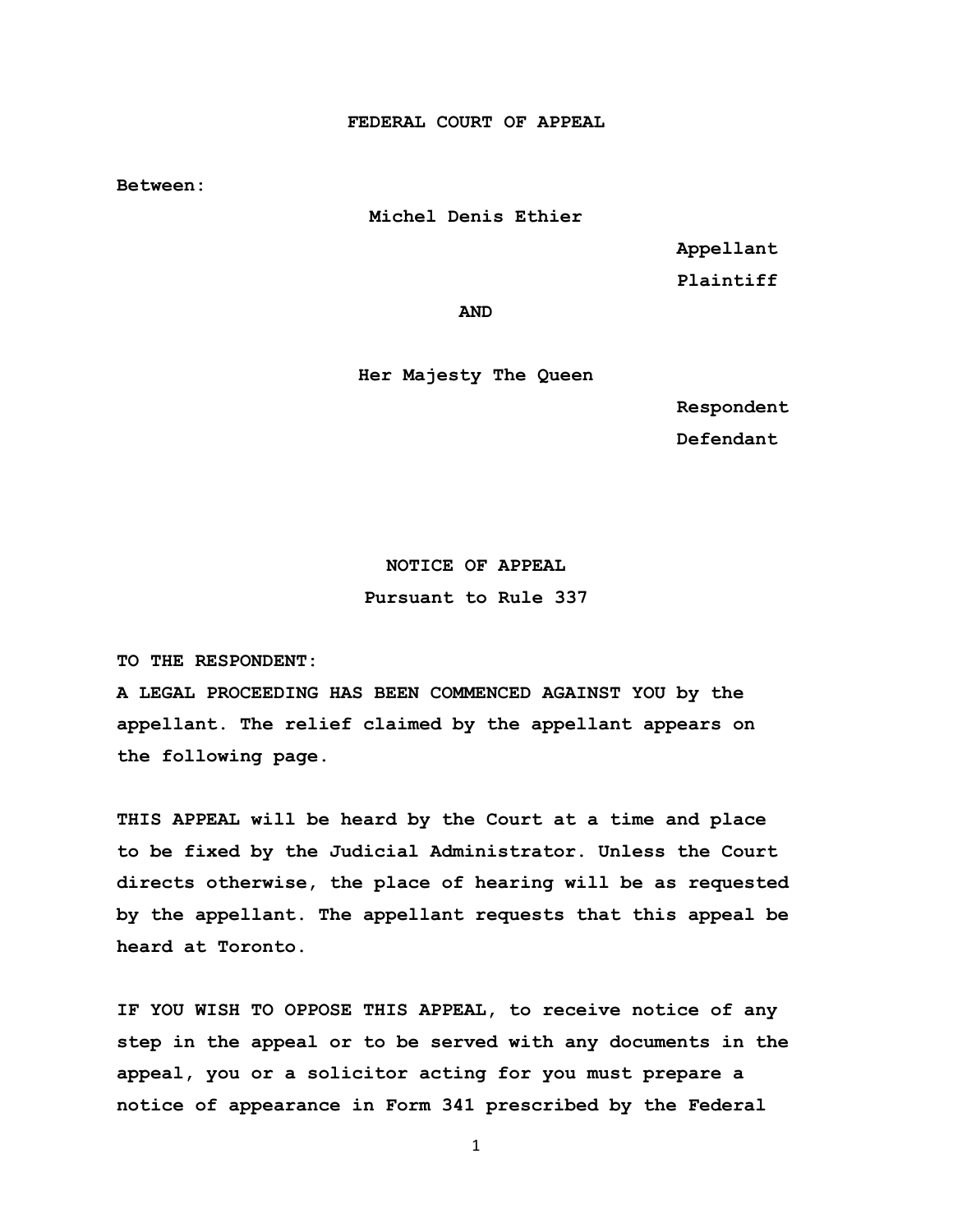**Courts Rules and serve it on the appellants solicitor, or where the appellant is self-represented, on the appellant, WITHIN 10 DAYS of being served with this notice of appeal. IF YOU INTEND TO SEEK A DIFFERENT DISPOSITION of the order appealed from, you must serve and file a notice of crossappeal in Form 341 prescribed by the Federal Courts Rules instead of serving and filing a notice of appearance.**

**Copies of the Federal Courts Rules information concerning the local offices of the Court and other necessary information may be obtained on request to the Administrator of this Court at Ottawa (telephone 613-992-4238) or at any local office.**

**IF YOU FAIL TO OPPOSE THIS APPEAL, JUDGMENT MAY BE GIVEN IN YOUR ABSENCE AND WITHOUT FURTHER NOTICE TO YOU.**

**Date: \_\_\_\_\_\_\_\_\_\_\_\_\_\_\_\_\_\_\_\_\_\_**

Issued by:

**(Registry Officer)**

**TO: Attorney General for Canada 400-120 Adelaide St. W. Toronto, ON, M5H 1T1 647-256-0564 Benjamin.Wong2@justice.gc.ca Attn: Benjamin Wong**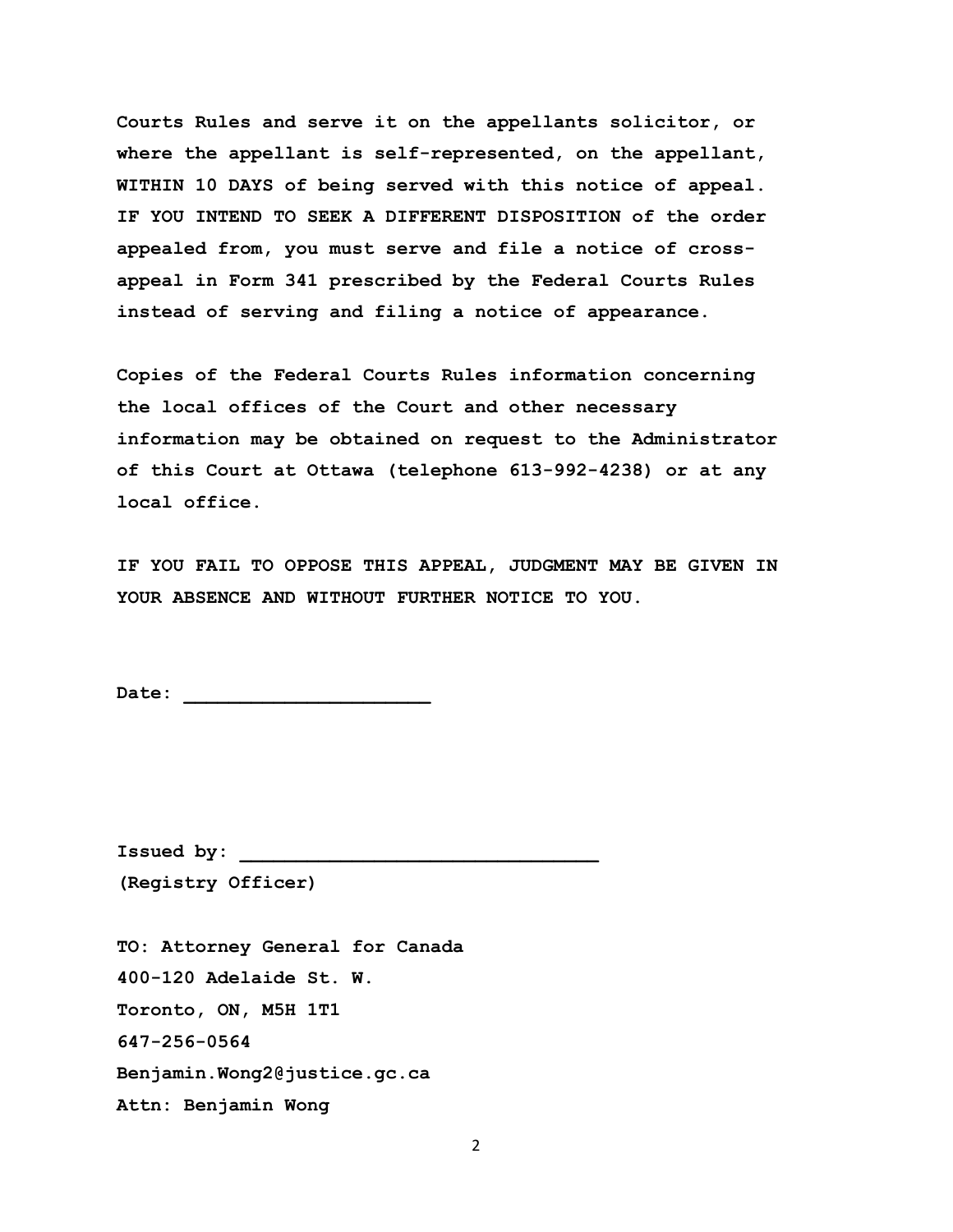#### **APPEAL**

**1. THE APPELLANT APPEALS to the Federal Court of Appeal from the May 7 2021 decision of Favel J. of Federal Court dismissing the appeal against the April 8 2021 Order of Prothonotary Mandy Aylen, Case Management Judge, staying my action T-171-21 pending the resolution of the Lead Plaintiff's action and ordering I state my course of action should Lead Plaintiff's action be dismissed without obliging Defendant to email me a copy of the documentation leading to that dismissal.** 

**2. The grounds of the appeal are that staying the plaintiff's claim pending the Turmel claim while declining to require that Canada serve the plaintiff with its materials challenging the substantially similar Turmel Claim is a palpable and over-riding error required by the appellate standard of review that prejudices Plaintiff's action.** 

**3. In her Apr 8 2021 Order, Prothonotary and Case Management Judge Mandy Aylen noted the Defendant intends to bring a motion to strike the Statements of Claim and was therefore not bound to file a Statement of Defence within 30 days pursuant to the Rules.** 

**4. This claim is one of more than 70 actions in which the self-represented plaintiffs seek various forms of relief related to the federal Government's COVID-19 mitigation measures. The statements of claim in each action are almost identical and are based on a "kit" made available on the internet by John Turmel, the plaintiff in John Turmel v HMQ, T-130-21 (the "John Turmel Claim").**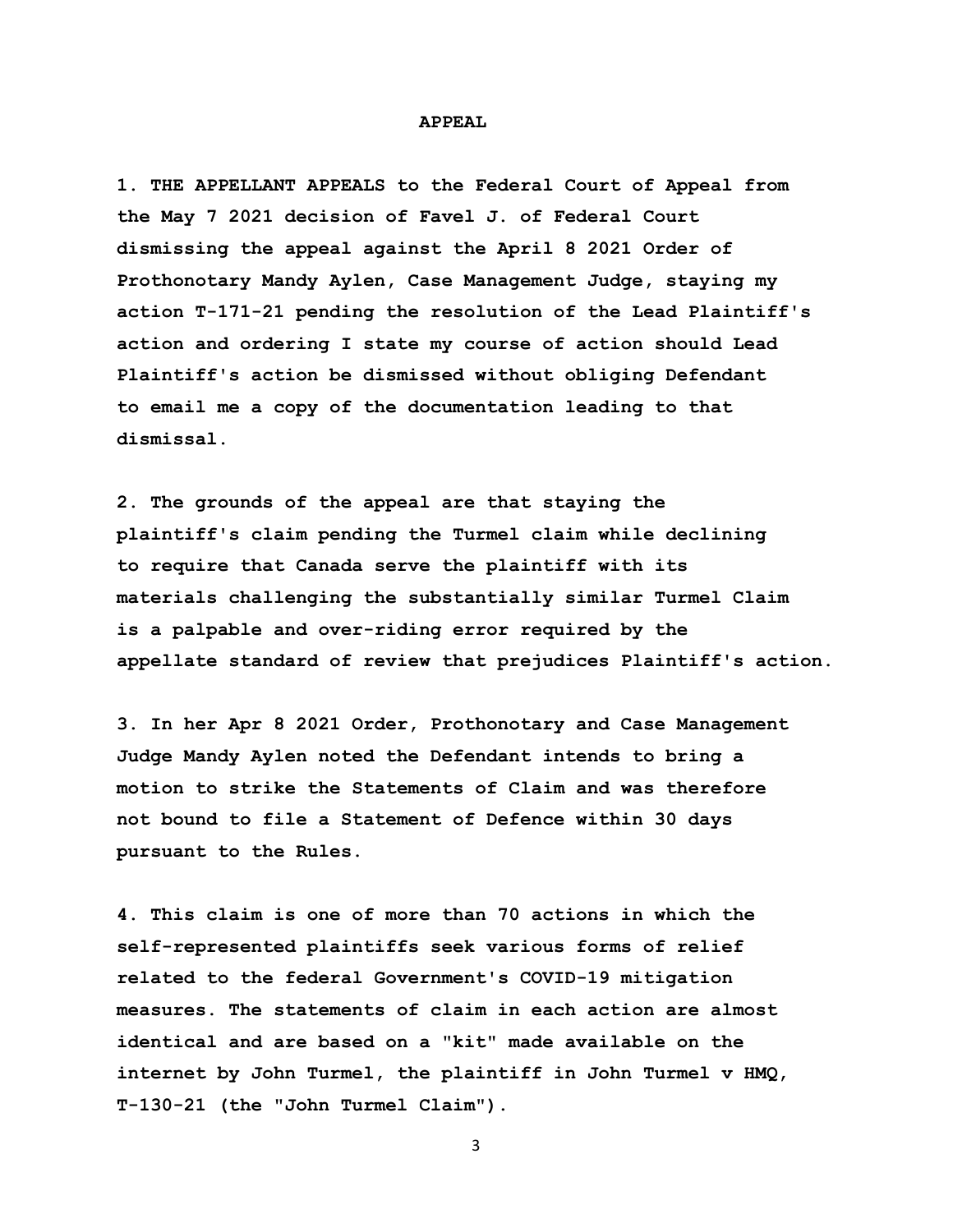**5. The COVID-19 Kit Claims are being case managed by Prothonotary Aylen. During a case management conference with the plaintiffs in the first ten COVID-19 Kit Claims, the Court proposed that the John Turmel Claim move forward as the lead claim, and that the balance of the actions (hereinafter referred to as the "Subsequent COVID-19 Kit Claims") be held in abeyance, pursuant to section 50(1)(b) of the Federal Courts Act, pending a final determination in the John Turmel Claim.** 

**6. At the Mar 11 2021 case management conference, Canada agreed with the Court's proposal. The plaintiffs in the Subsequent COVID-19 Kit Claims were also largely prepared to agree to a stay provided that they were served with all of the materials filed in the John Turmel Claim. However, after Canada indicated that it would not provide this information, and the Court noted that Canada did not have an obligation to do so under the Federal Courts Rules, leaving the impression the court didn't have the power to require the Defendant to undertake the lesser burden as it lifted the greater burden, some plaintiffs agreed to be stayed, some did not, and some got more time to decide. Plaintiff in the present claim, expressed disagreement with having his claim stayed if not kept informed regarding the status of the John Turmel Claim while their claims were stayed.** 

**7. Mr. Turmel filed submissions in which he drew to the Court's attention the approach taken by Justice Phelan in his case management of over 300 proceedings involving Canada's medical marijuana regulations, noting that Justice Phelan's determination applied to all plaintiffs and applicants without designating a lead plaintiff/applicant.**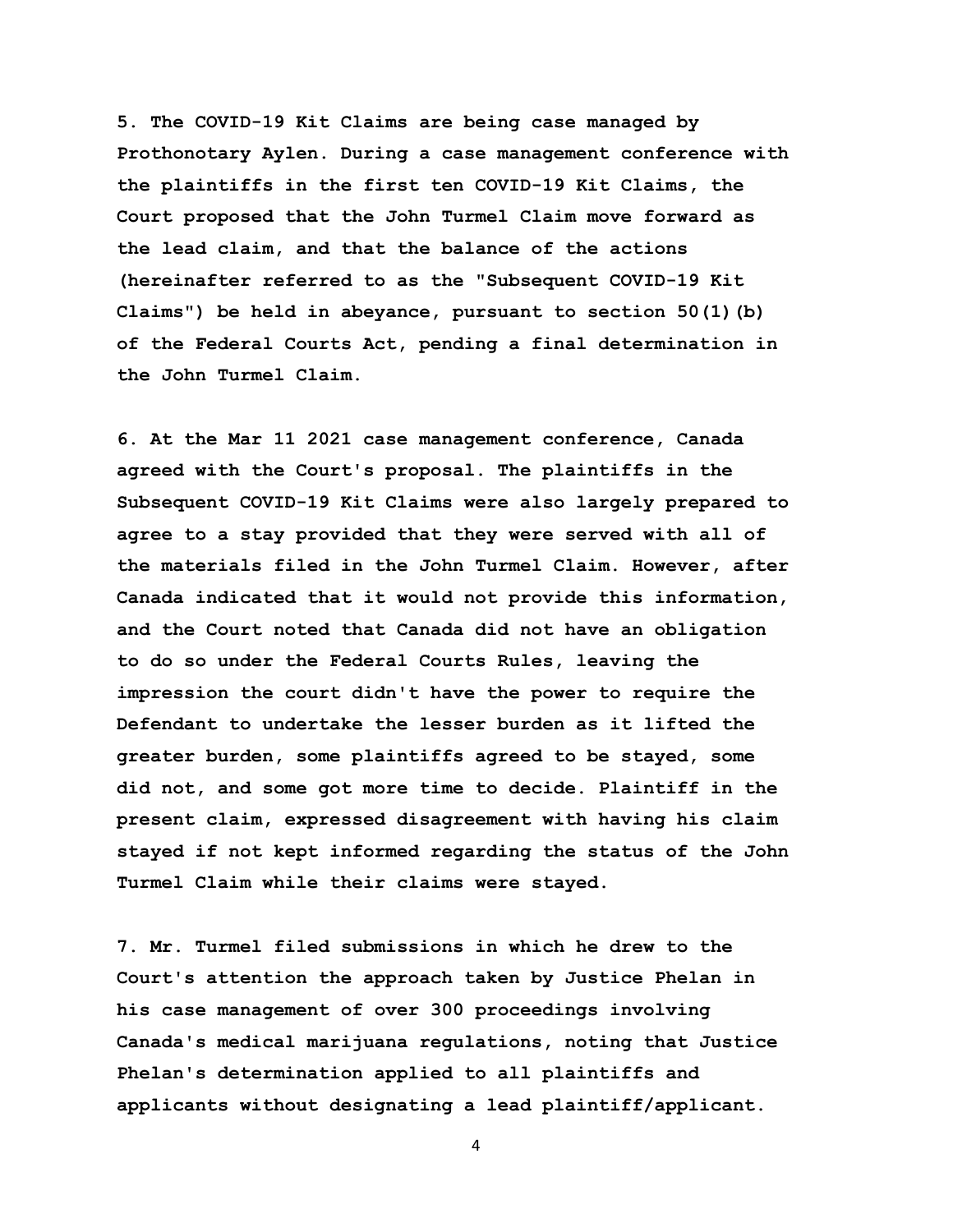**He suggested that the Court could proceed in a similar manner and designate the style of cause as "In the matter of numerous APPLE ORANGE RESISTANCE filings seeking a declaration pursuant to s.52(1) of the Canadian Charter of Rights and Freedoms".** 

**8. After considering the parties' submissions and reviewing the principles underlying the interests of justice test that governed its discretion under paragraph 50(1)(b) of the Federal Courts Act, the Court concluded that the interests of justice favoured its proposal. The Court noted that in such circumstances, "considerations of judicial resources, efficiency, and the orderly conduct of multiple proceedings all support the Court's proposal."**

**9. The Court noted that the Subsequent COVID-19 Kit Claims significantly overlapped with the John Turmel Claim and that none of the plaintiffs disputed the John Turmel Claim's suitability as a lead claim. As the judge canvassed objections to Turmel as Lead Plaintiff, Canada supported the appointment while not telling the Court they were going to be disputing Turmel's suitability due to owed costs from past actions.** 

**10. On April 8 2021, Case Management Judge Prothonotary Aylen ruled:** 

 **[1] The Court is case managing a group of more than 60 actions in which the self-represented Plaintiffs seek various forms of relief related to the federal Government's COVID-19 mitigation measures, including: (a) a declaration that the measures violate their Charter rights and are not saved by section 1 of the Charter; (b) an order prohibiting any measures that are not imposed on the flu;**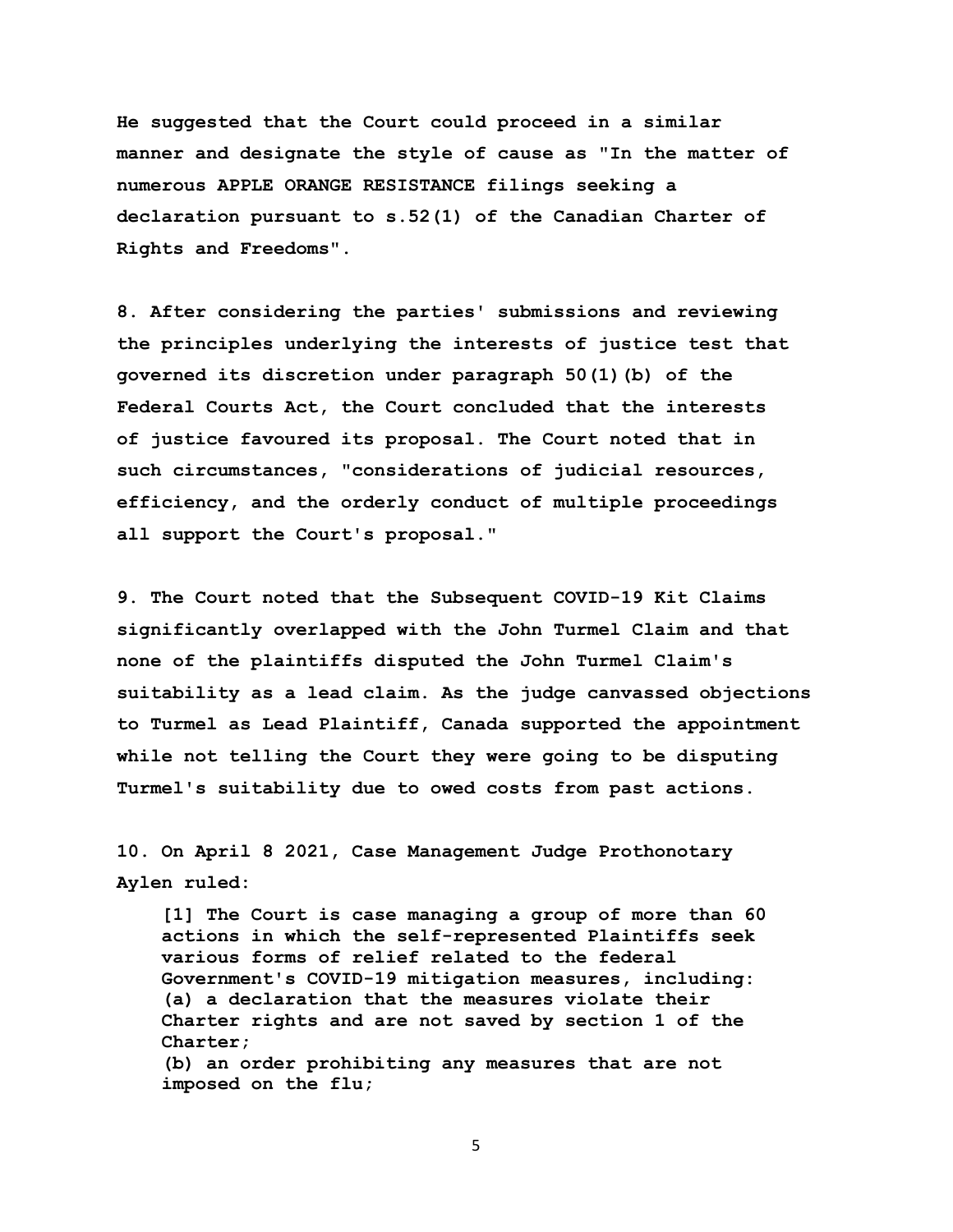**(c) a permanent constitutional exemption from any such measures; and** 

 **(d) damages for pain and losses incurred by the Plaintiffs as a result of such measures. [2] The Statements of Claim in each action are almost identical and based on a "kit claim" made available on the internet by John Turmel, the Plaintiff in T-130-21. [3] The Defendant has indicated that the Defendant intends to bring a motion to strike the Statements of Claim, without leave to amend, as well as motions for security for costs in relation to certain Plaintiffs who the Defendant asserts have unpaid cost awards. [4] A case management conference was held on March 11, 2021.. During that case management conference, the Court proposed that Mr. Turmel's claim in T-130-21 move forward as the lead claim and that the balance of the actions be held in abeyance, pursuant to section 50(1)(b) of the Federal Courts Act [Act], pending a final determination in T-130-21 and any appeal therefrom. Following that final determination, it would then be open to the Plaintiffs in the stayed actions to seek to have their actions move forward upon establishing that they are differently situated than T- 130-21 and thus should not be bound by the outcome of that action.** 

 **[5] A number of the Plaintiffs expressed a willingness to proceed in this manner. However, they took issue with the information that would be provided to them by the Defendant regarding T-130-21 and requested that if their action was stayed, that they still be provided with all filings made in relation to T-130-21, including, for example, the Defendant's motion to strike. The Defendant indicated that they would not agree to voluntarily serve all Plaintiffs with the materials in T-130-21, as there was no obligation to do so under the Federal Courts Rules. Moreover, the Defendant indicated that they would not agree to periodically provide Mr. Turmel with a list of the email addresses of all Plaintiffs who commenced actions using the kit claim.** 

 **[9] Mr. Turmel filed submissions in which he drew to the Court's attention the approach taken by Justice Phelan in his case management of over 300 proceedings involving Canada's medical marijuana regulations, noting that Justice Phelan's determination applied to all plaintiffs and applicants without designating a lead plaintiff/applicant. He suggested that the Court could**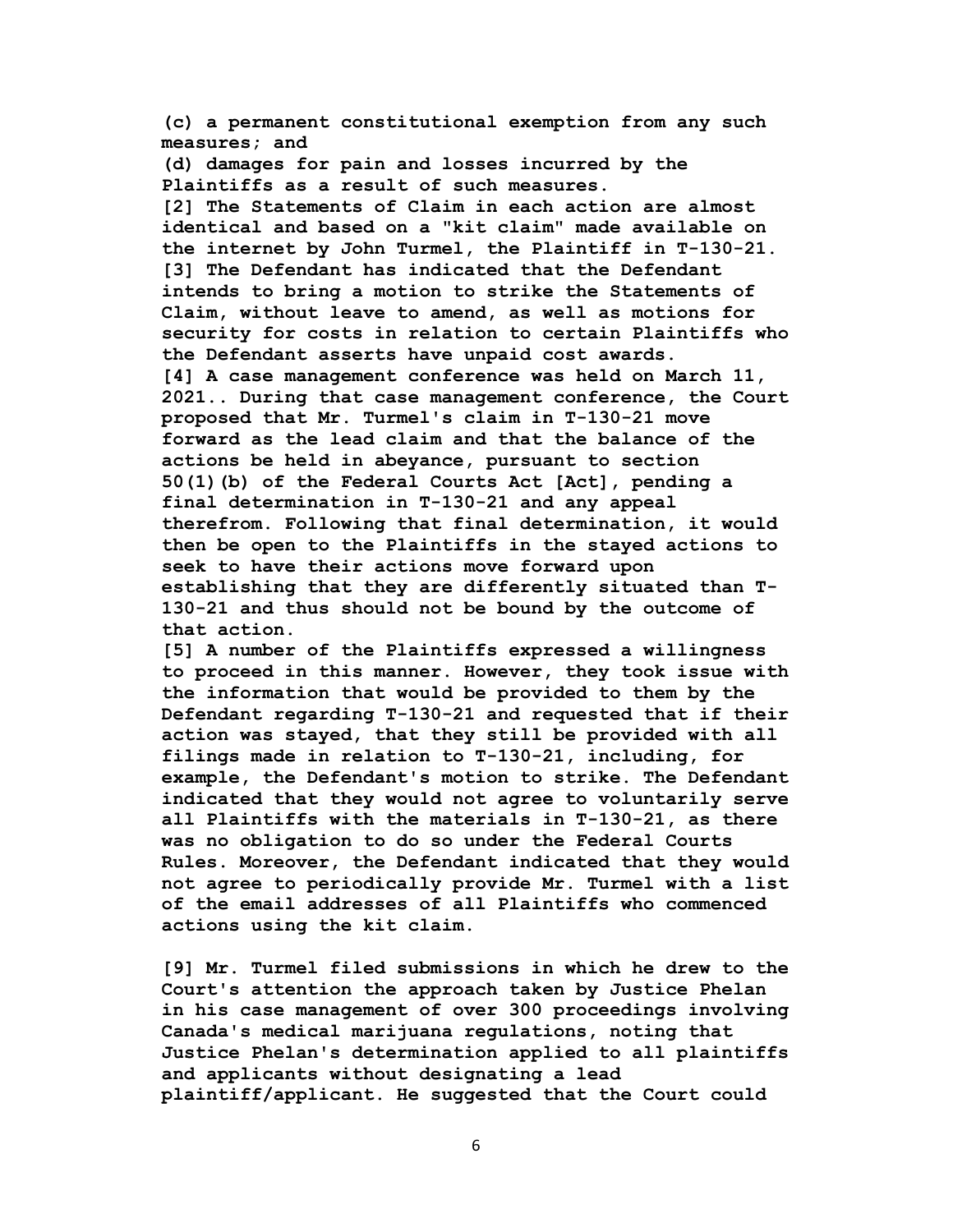**proceed in a similar manner and designate the style of cause as "In the matter of numerous APPLE ORANGE RESISTANCE filings seeking a declaration pursuant to s.52(1) of the Canadian Charter of Rights and Freedoms".** 

 **[11] Mr. Turmel proposes that the Court should proceed as per Justice Phelan's approach and keep all Plaintiffs on the style of cause, as this would keep them fully apprised of the status of the legal proceeding.** 

 **[13] By way of reply, Mr. Turmel confirmed that the Court's proposal "would have been fine had Canada agreed to cc the other plaintiffs but no longer now that it has refused".** 

 **[18] It is evident to the Court, from the comments made at the case management conference and the minimal submissions made in response to the Court's proposal, that the Plaintiffs were largely prepared to agree to a stay of the proceedings provided that they were served with all of the materials filed in T-130-21. It was only when I noted at the case management conference that, under the Rules, there would be no obligation on the part of the Defendant to serve the Plaintiffs with the materials filed in T-130-21 and the Defendant advised that they were not prepared to provide Mr. Turmel with weekly or periodic contact information for any new kit claim proceedings that the majority of the Plaintiffs, led by Mr Turmel, then changed their position on the Court's proposal.** 

 **[19] I am satisfied that there will be no prejudice or harm to the Plaintiffs if their proceedings are stayed pending the determination in T-130-21. Indeed, there has been no suggestion from any of the Plaintiffs of any specific harm or prejudice. To the extent that the Plaintiffs are concerned about being kept informed regarding the status of T-130-21, I agree with the Defendant that the recorded entries in T-130-21 are available for viewing on the Court's website and, as acknowledged by Mr. Turmel in his reply submissions, the Plaintiffs can obtain updates on the status of T-130-21 on Mr. Turmel's website. While the Plaintiffs and Mr. Turmel would prefer that their access to information regarding T-130-21 be rendered more convenient for them by requiring the Defendant to serve them with all of their materials, I am not prepared to impose such a burden on the Defendant. If the Plaintiffs are**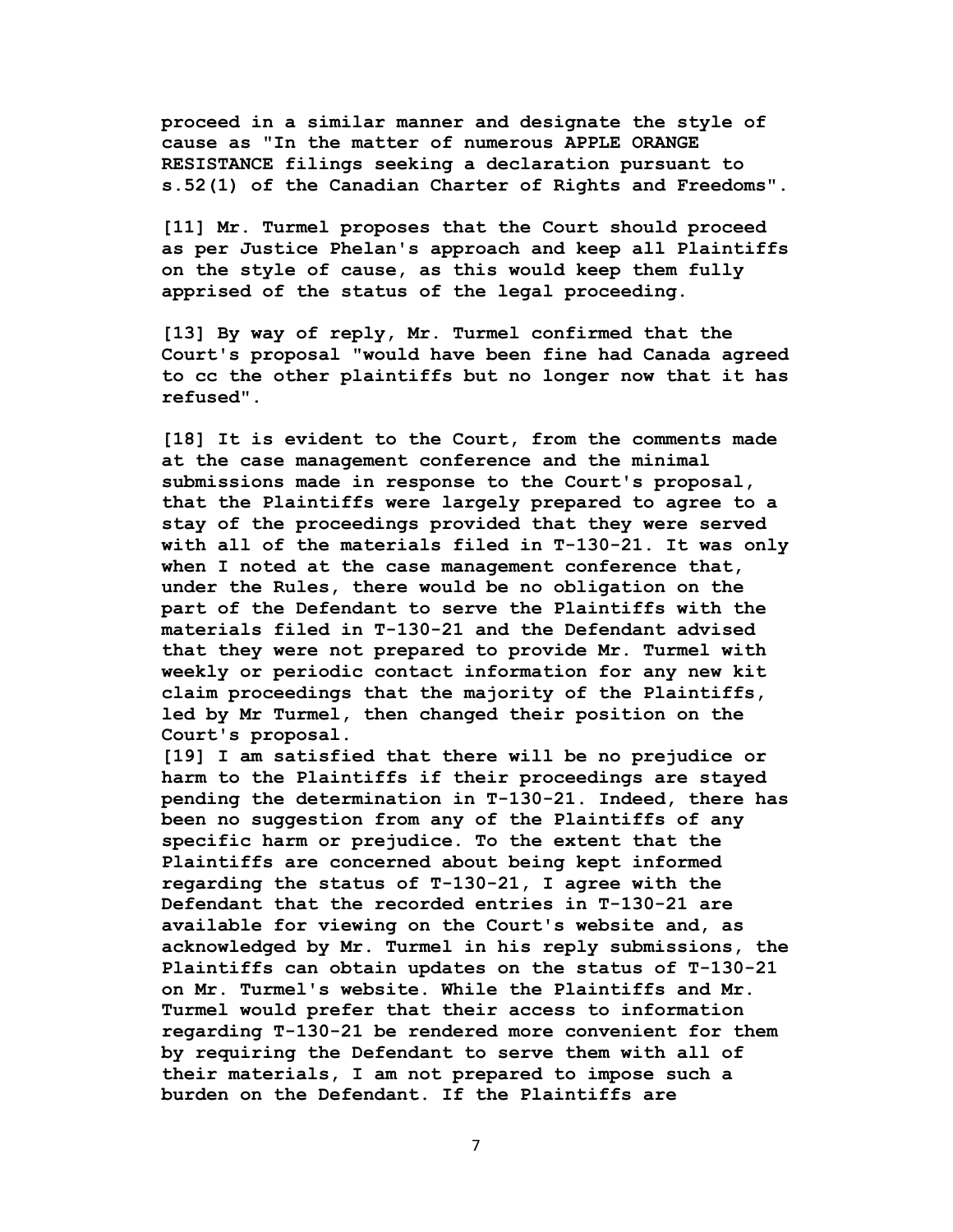**interested in T-130-21, they can put in the effort to follow its progress. [20] Moreover, I will require that the Registry provide a copy of any final determination in T-130-21 to each of the Plaintiffs. [21] As the Statements of Claim are based on Mr. Turmel's kit claim, they are substantially similar, with only minor variations regarding the basis for the damages sought by some of the Plaintiffs. The claims in the actions therefore significantly overlap. I note that none of the Plaintiffs have disputed T-130-21's suitability as a lead claim by suggesting they are differently situated. In such circumstances, considerations of judicial resources, efficiency and the orderly conduct of multiple proceedings all support the Court's proposal. [22] In light of the above, I am satisfied that it is in the interests of justice to stay these proceedings pending a final determination of the lead claim and any appeal therefrom. Proceeding in this manner will ensure the just, most expeditious and least expensive determination of the issues raised in the Statements of Claim. It will remain open to the Plaintiffs to request that the Court permit their claims to proceed following the final determination of T-130-21 if they can demonstrate that they are differently situated than T- 130-21 such that they should not be bound by any final determination made therein.** 

**11. Staying the plaintiff's claim pending the Turmel claim while declining to require that Canada serve the plaintiff with its materials in the Turmel Claim was palpable and over-riding error to meet the appellate standard of review and was appealed on the grounds that:** 

 **A) objecting to less convenient is not demanding more; B) i) making all plaintiffs request a copy of a document from the registry is more work for the Registry clerks than if Defendant were to email a copy; ii) having to watch for updates is not as infallible as getting it in the email and not having to watch at all; iii) getting the final decision without the arguments**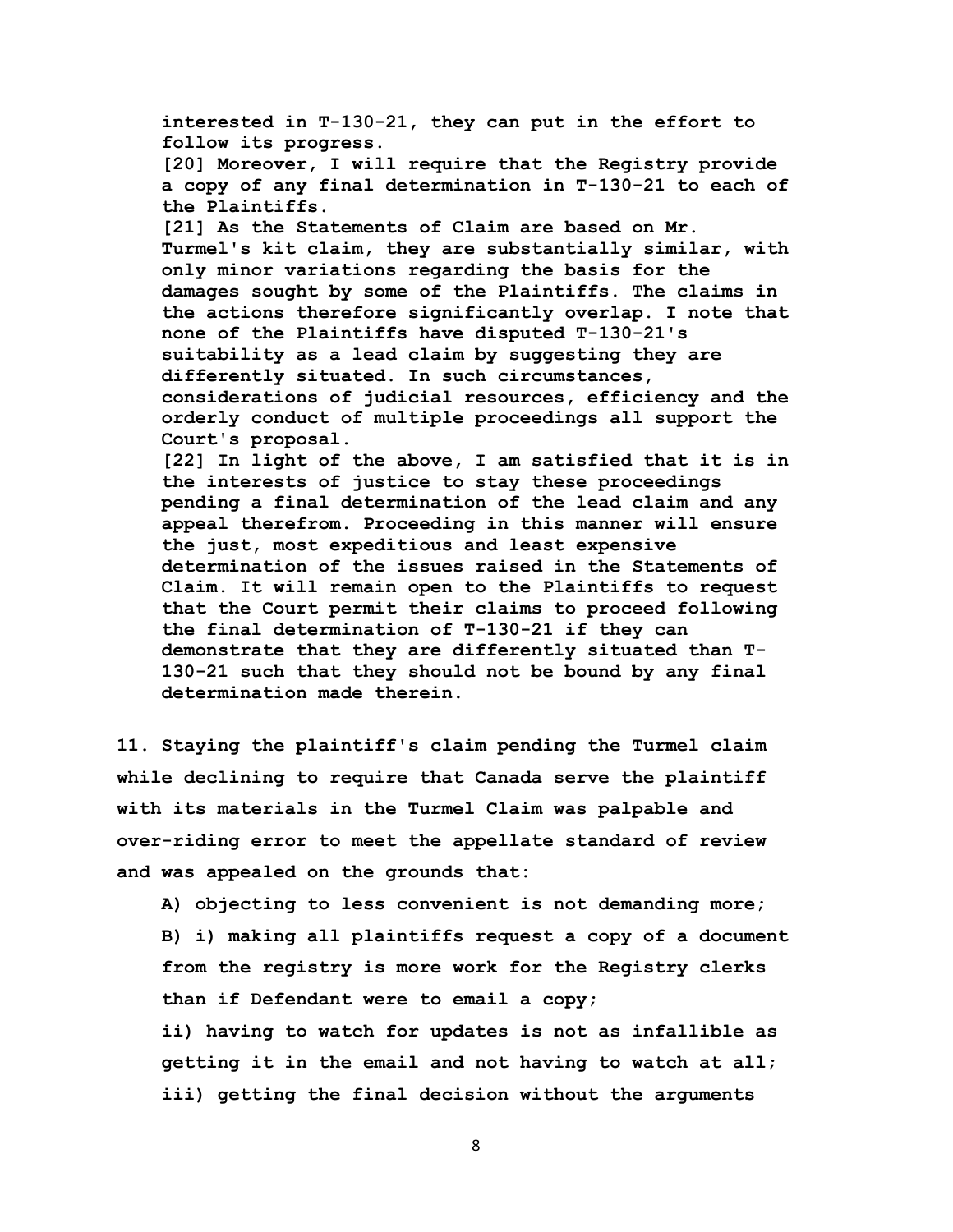**that were made limits my ability to decide whether I want to pursue my action if Turmel's is dismissed when I don't know the arguments he made that did not win; iv) an email copy is no burden to any clerk;**

 **v) the Court had jurisdiction to require the Defendant to send an email copy if they wanted to have the burden of personalized motions lifted but declined to require the lesser burden while granting lifting the greater burden;** 

 **vi) Making me put in more effort to get what I am due to save the Defendant putting in effort that is due shows injudicious partiality.**

 **vii) Plaintiff is prejudiced by having to decide whether to have his action move forward with insufficient information;** 

**12. A) Both the Crown and the Court misconstrued the Plaintiff's objection to the Court making being updated less convenient as seeking to make it more convenient. Plaintiff is not seeking to make things more convenient than the status quo but seeking to not make it less convenient.** 

**13. B) Canada argues that there would be no injustice to the parties because:**

 **Plaintiffs wishing to monitor the status of the lead claim during any stay would also have the opportunity to do so via the Federal Court's online docket or at https://groups.google.com/g/alt.fan.john-turmel, a public website where Mr. Turmel appears to be providing comprehensive updates on the status of the claims.** 

**14. If I cannot participate in the trial of my action with Turmel, I can't add something Turmel missed and then may not know what Turmel missed.**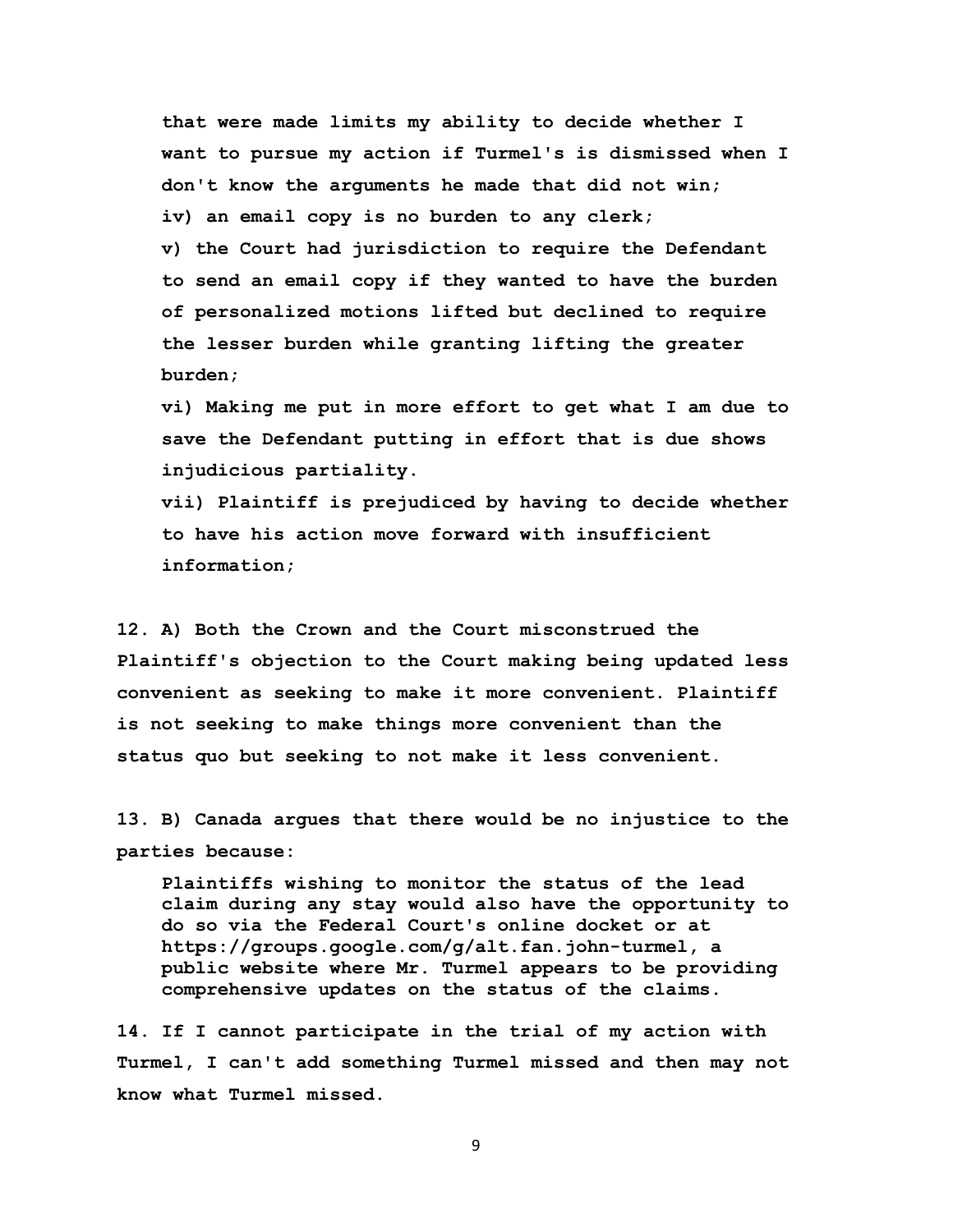**15. i) Making me watch the Registry's website to request a copy of any documentation impacting on my claim makes more work for the Registry clerks. Making me watch Turmel's site for updates is again more work. The Court has ruled that this would conserve resources. Not filing 70 motions to strike 70 actions in 70 Registry files would conserve judicial resources but not emailing 70 copies of the one motion would conserve virtually none in our day of mergeprinting of document with list of recipients that do not expend much resources.** 

**16. ii) Other plaintiffs must keep watching Turmel's site every day over the next few years to see if anything new was posted anything rather than get the news ourselves in the mail. The less-vigilant would suffer prejudice. Not getting copies of the documentation enables missing some documents that would impact the decision on whether to proceed or not.** 

**17. iii) The Final decision is a judicial conclusion. It cannot cite all the arguments in the memoranda of both sides nor the case law in the Books of Authorities. That cannot help me much decide whether my case is different enough to proceed. If the Court may order that I receive a Final Copy of the Turmel strike motion decision, why couldn't it order I receive a copy of the Turmel Strike Motion too! Why do I get less than all the information?** 

**18. iv) Appending a copy of an email may be an insurmountable burden to an attorney but not to a clerk.** 

**19. v) The Rules make no provisions to order Canada to email me a copy of the motion to strike the similar Turmel claim**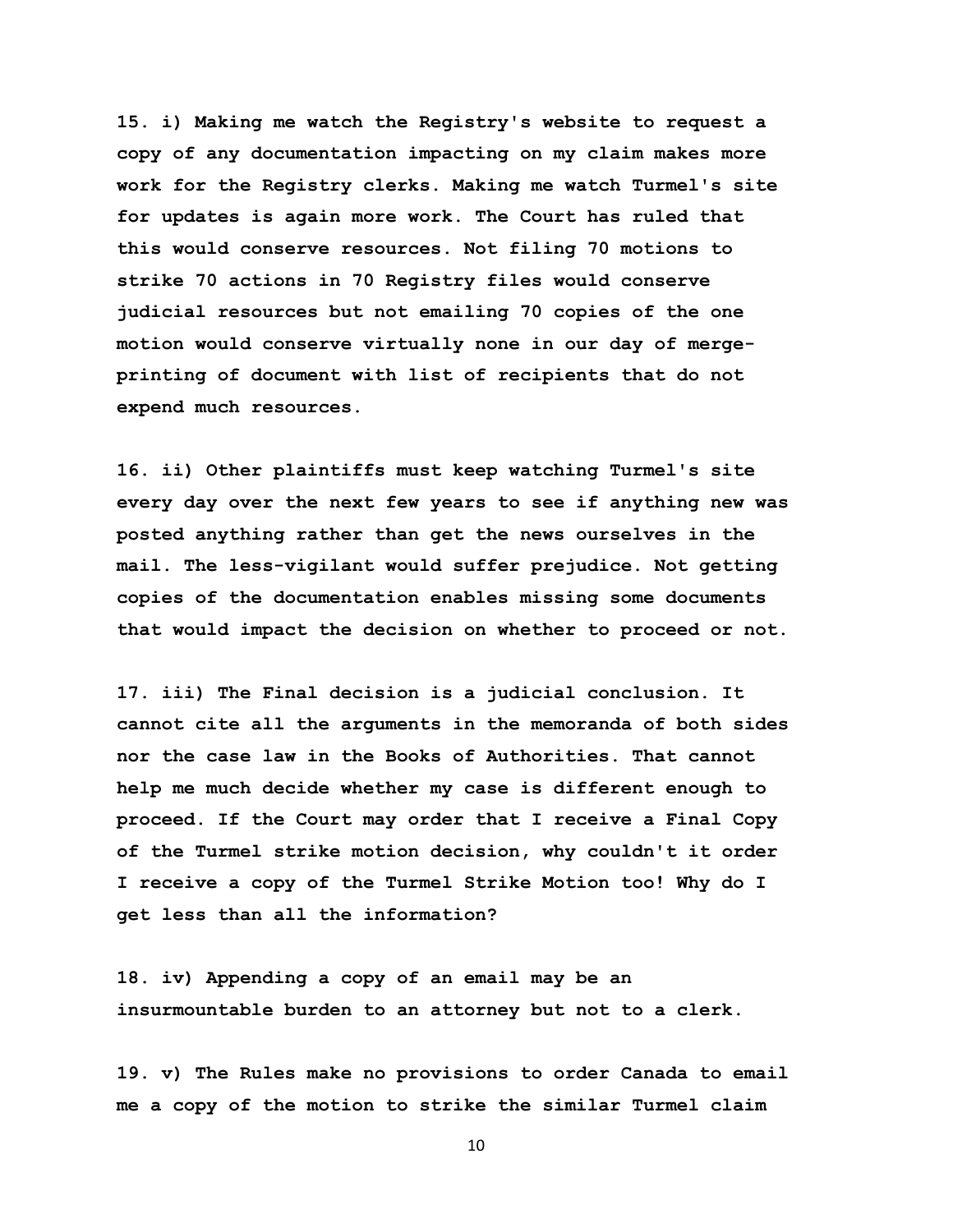**but the Rules also do not have provisions to dispense with Canada serving me my own personalized motion.** 

**20. vi) If not being specifically in the rules does not allow ordering Canada to email me a copy of the strike motion, they not being in the rules should not allow ordering Canada to not email me my own motion. The bias in making me put in extra effort to save Canada effort seems evident.** 

**21. vii) Though the other plaintiffs can still present their own submissions, it cannot be as effective as if they had been in on the whole proceeding. They would be denied the information they are due. Not being kept apprised allows the chance they might seek remedies that were already settled while they weren't watching. Getting their own emailled motion does not pose such risk them missing something if they fail to check Turmel's blog for developments. To watch is to be able to do it better and make more perfected arguments when comes the time, later, as Crown says.**

**22. Our submissions mentioned no objection to the stay "As long as the other plaintiffs receive all documentation by email before ceding right to be served personally with relevant documents" and asked that the Court order that Defendant provide Lead Plaintiff with the list of plaintiff emails, say once a week. When Defendant refused to email a Carbon Copy of the documentation to those upon which it wished to not serve documentation, Plaintiffs requested they be treated normally.**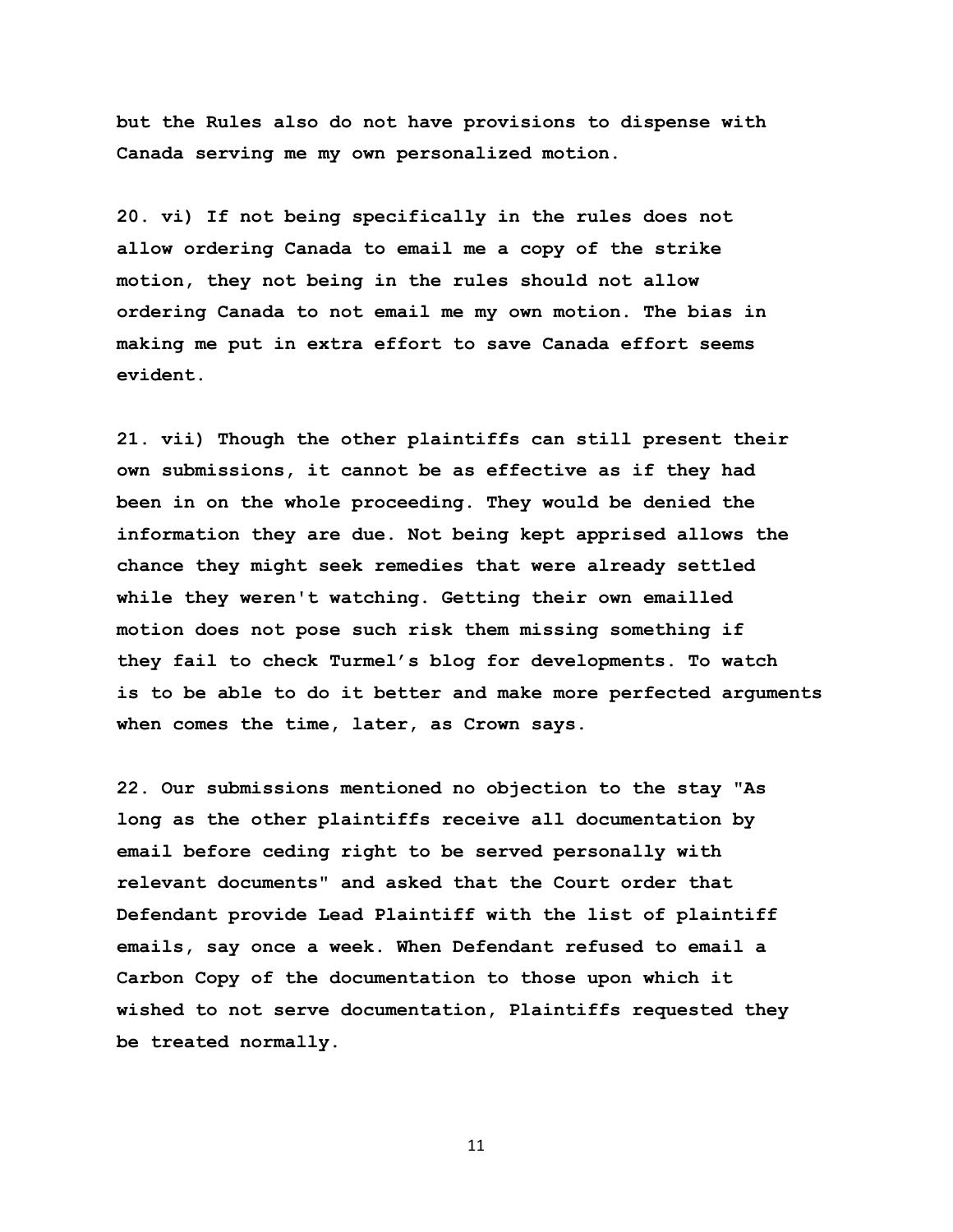### **23. vii) The Crown added:**

 **Finally, a temporary stay will not result in an injustice to the plaintiffs. Following the final determination of the lead claim, the plaintiffs in the other matters will have the opportunity to provide submissions on the merits of their claims. Although the plaintiff alleges that these options are inadequate because he requires all materials filed in the John Turmel Claim to make a decision on whether to pursue his claim, he has not explained why information beyond the Court's findings in the John Turmel Claim are necessary.**

**24. Having to decide on a course of action dependent on the Turmel decision without ensuring I have the memoranda and authorities in the Turmel decision prejudices my options. I'm given 30 days to decide if my case is differently situated from the Lead Plaintiff's case whose documentation I must put in extra effort to see. I submit my ability to argue why my case is different enough from Turmel's to press on if he loses is affected by not being fully informed on his case? I can better explain why Turmel's loss shouldn't bind me if I was sitting in at ringside. It's hard to cite a difference without having seen original to compare!** 

## **25. Canada argues:**

 **The plaintiff alleges that the absence of a requirement for Canada to serve him with the materials filed in the John Turmel Claims created unfair prejudice that militates against a stay. Defendant argues however that the Court did not err when it determined that 1) Canada did not have an obligation to serve him with the materials, and that 2) the absence of an obligation did not create the level of harm or prejudice contemplated in the interests of justice test.**

**26. The only reason there is an absence of requirement to be served the Turmel materials is not because it's not in the Rules but because the Case Management Judge declined to**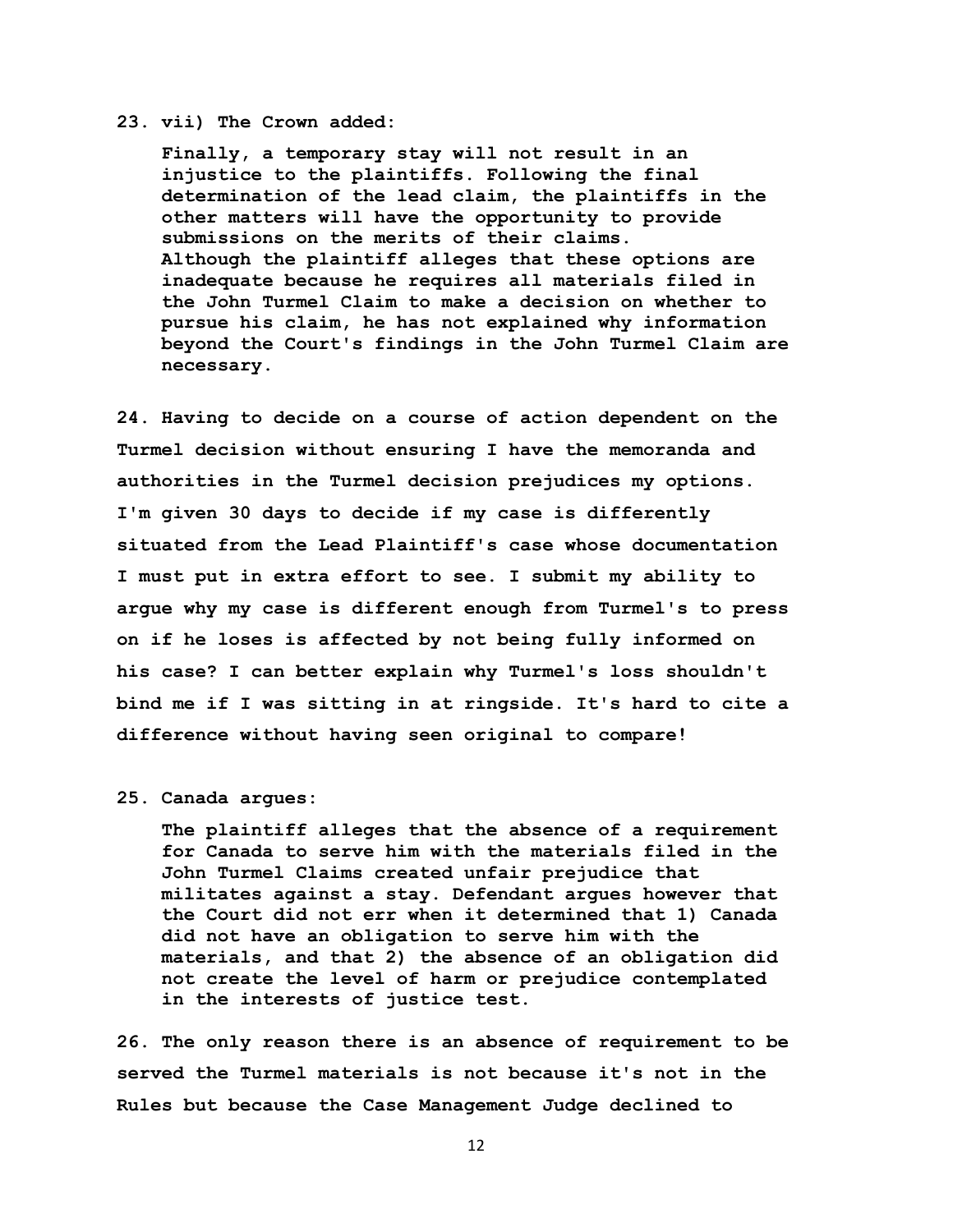**require it. If the Judge hadn't had the power to oblige the lesser burden, there would be no appeal herein. The Court had the power to lessen the burden and didn't have to lessen it all the way. Pointing out that requiring the lesser burden is not in the rules does not mean it was not possible to oblige the lesser burden.** 

# **27. Canada adds:**

 **19. Contrary to the plaintiff's assertion that Canada was "moving to be granted dispensation from serving each of us personally," the Court correctly found that there was no legal requirement under the Federal Courts Rules that Canada serve the plaintiff with the materials filed in the John Turmel Claim.**

**28. Though the Court may have correctly found there was no legal requirement under the Federal Courts Rules that Canada serve the plaintiff with the materials filed in the John Turmel Claim, the Court incorrectly found that there was no legal requirement that Canada serve the materials in the plaintiff's claim.**

**29. Canada adds:** 

 **there was no palpable and overriding error when it found that while the plaintiff would prefer that his access to information be rendered more convenient for him, this did not amount to prejudice, and if the plaintiff was interested in the John Turmel Claim, he "can put in the effort to follow its progress."**

**30. Making Plaintiff put in extra effort to follow its progress when no extra effort would be needed to send a lousy email copy if the Court did not lift the Defendant's burden ! Thinking that sending a copy of an email would be a burden is a palpable error. Canada says the Court doesn't have to grant the copies. Appellant submits she doesn't have**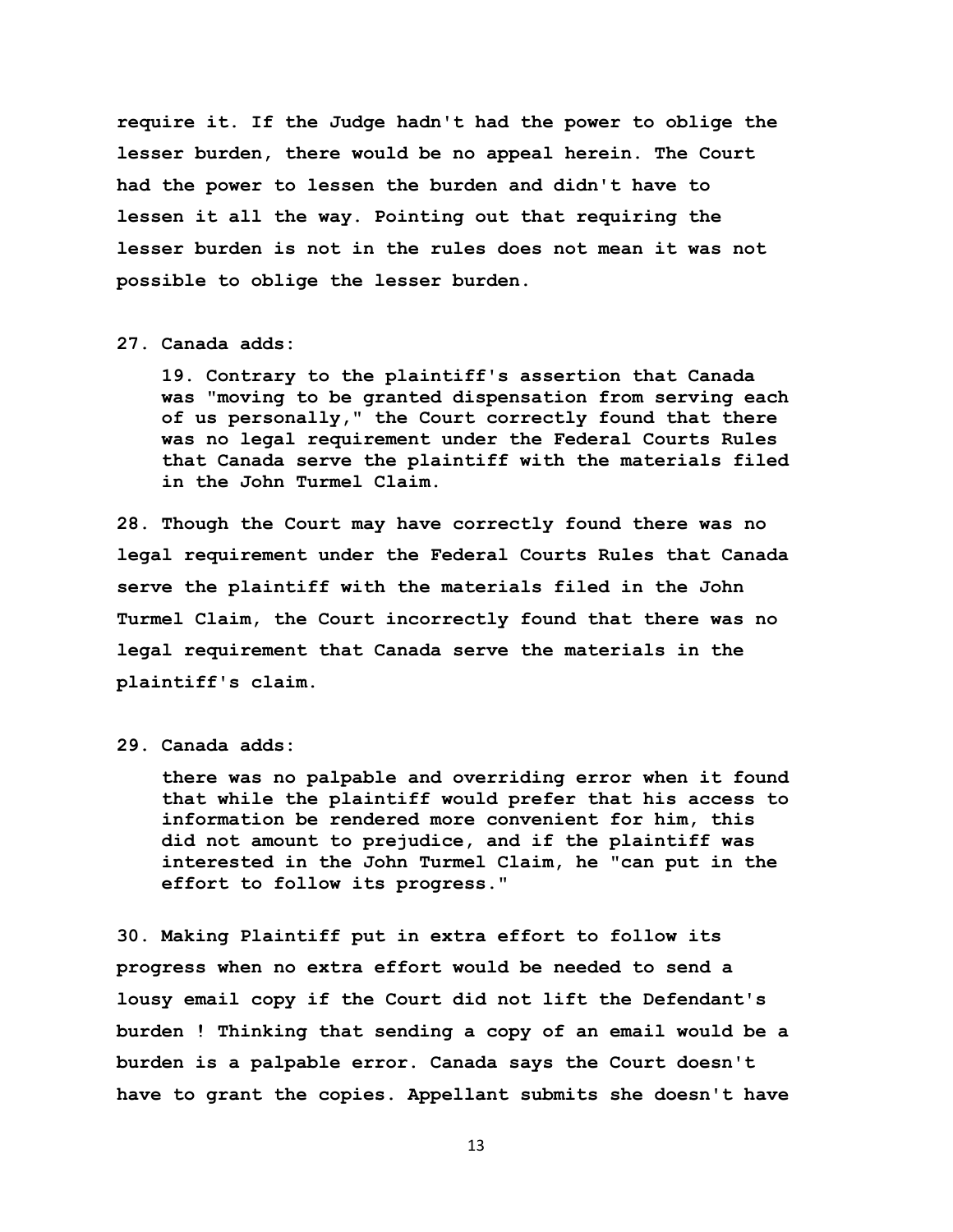**to grant them not having to personally serve me without it. There is no obligation on the part of the Defendant to serve the Plaintiffs with the materials filed in T-130-21 only because the Prothonotary did not oblige them to do so if they wanted to be granted dispensation with personal service. Such obligation to serve me exists if she had not stayed my claim. The Crown can only avoid sending me the data I am normally due by being granted the stay not to send me what I'm due.** 

**31. In the May 7 2021 decision, Favel J. ruled:** 

 **[1] This Plaintiff has brought a motion in writing pursuant to Rule 369 seeking an order pursuant to Rule 51 of the Federal Courts Rules allowing an appeal of Prothonotary's Aylen's April 8, 2021 Order [the Order]. Prothonotary Aylen is case managing this action and several other actions involving essentially the same matter.**

 **[2] The Plaintiff's action is one of more than 60 actions in which self-represented plaintiffs seek relief from the federal Government's COVID-19 mitigation measures. The Statements of Claim in each action are almost identical and are based on a kit made available on the internet by Mr. John Turmel [Mr. Turmel], the Plaintiff in T-130-21.**

 **[3] As case manager, Prothonotary Aylen ordered that, pursuant to Section 50(1)(b) of the Federal Courts Act, it was in the interests of justice to stay certain actions before her, including the Plaintiff's claim, in order for Mr. Turmel's action to proceed. The basis of this Order was due, in short, to the almost identical feature of the statements of claims. Prothonotary Aylen also determined that, rather than ordering the Defendant to keep the Plaintiffs updated on the status of Mr. Turmel's action, the Plaintiffs in the case management matters before her could access any updates on Mr. Turmel's action from the Federal Court's website, and from Mr. Turmel's website. Ultimately, all Plaintiffs would be provided a copy of the decision of Mr. Turmel's action and could take the necessary action thereafter...**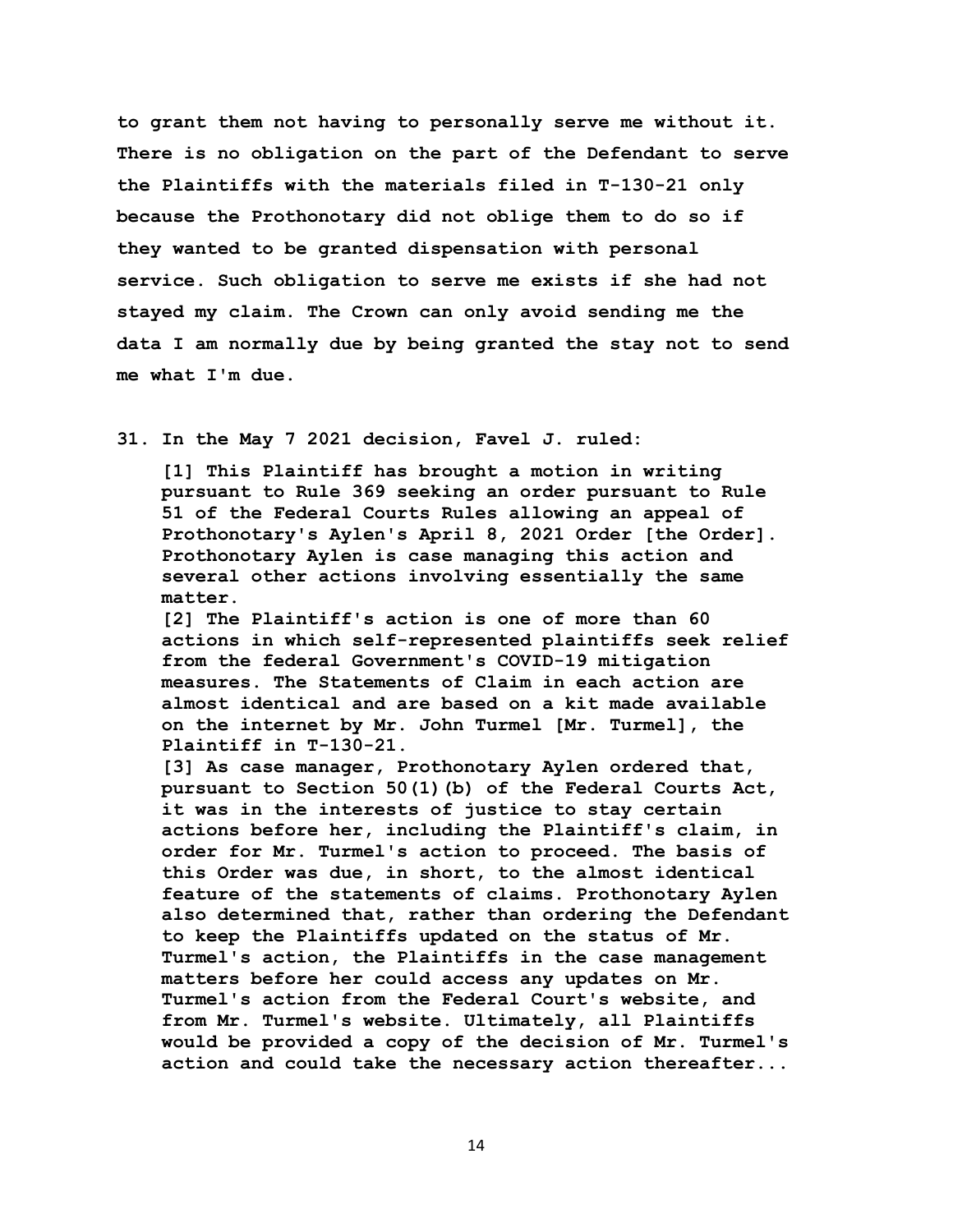**[8] I find that Prothonotary Aylen did not make a palpable and overriding error in making the Order. I also find that Prothonotary Aylen considered the totality of the circumstances and applied the correct legal principles in exercising her discretion. [9] The Appeal is therefore dismissed.**

**32. I should not have to put in more effort so Defendant may be granted putting in less? Justice Phelan didn't make plaintiffs put in any more or less effort, but I am made to put in effort to keep apprised of documentation I am due and would receive as due if the dispensation were not granted by the Court. There is harm in making me to put in more effort.**

**Dated at Sturgeon Falls on June 7 2021** 

**Michel Denis Ethier 201A-65 Queen St. Sturgeon Falls, ON, P2B2C7 705-753-6057 treeoflifemission@yahoo.ca For the Appellant/Plaintiff**

**Cc: Registrar, Benjamin Wong**